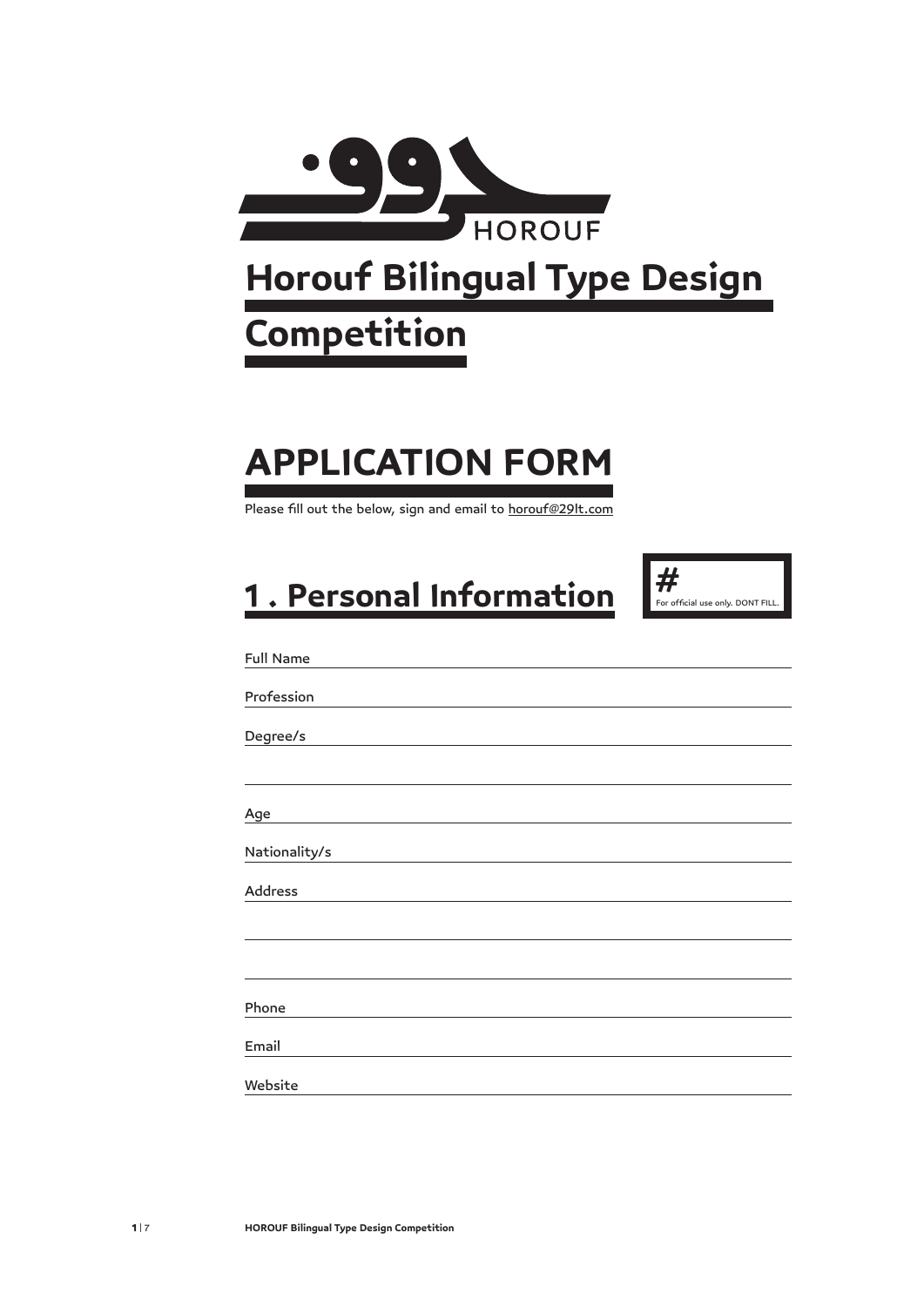### **2 . Typeface Specification**

You can apply to one of the below categories: Type Designers or Graphic Designers. Please read carefully the difference between the awarded winners in each:

#### Type Designers

- 1. Will be awarded within this category (Gold, Bronze or Silver),
- 2. Will be exhibited during the Nuqat Conference and any future collaborative events,
- 3. Present their type project during the Nuqat Awards Night to the Creative Community,
- 4. Awarded winners will have the choice to be published with 29LT.

#### Graphic Designers

- 1. Will be awarded within this category (Gold, Bronze or Silver),
- 2. Will be exhibited during the Nuqat Conference and any future collaborative events,
- 3. Participate in a workshop on type design for beginners.

Select **ONE** of the below categories:

#### O Type Designer Category

Name of Typeface

Name of Type Designer/s

Year Created

Select Number of Weights O Thin O Light O Regular O Medium O Bold O Black

Select FontEditor Tool O Fontlab O Glyphs O Robofont

Typeface Concept/Rationale (up to 100 words)

Confirm upload of "Type Specimen Sample A" based on the layout attached at the end of this application.  $\Box$ PDF file confirmed.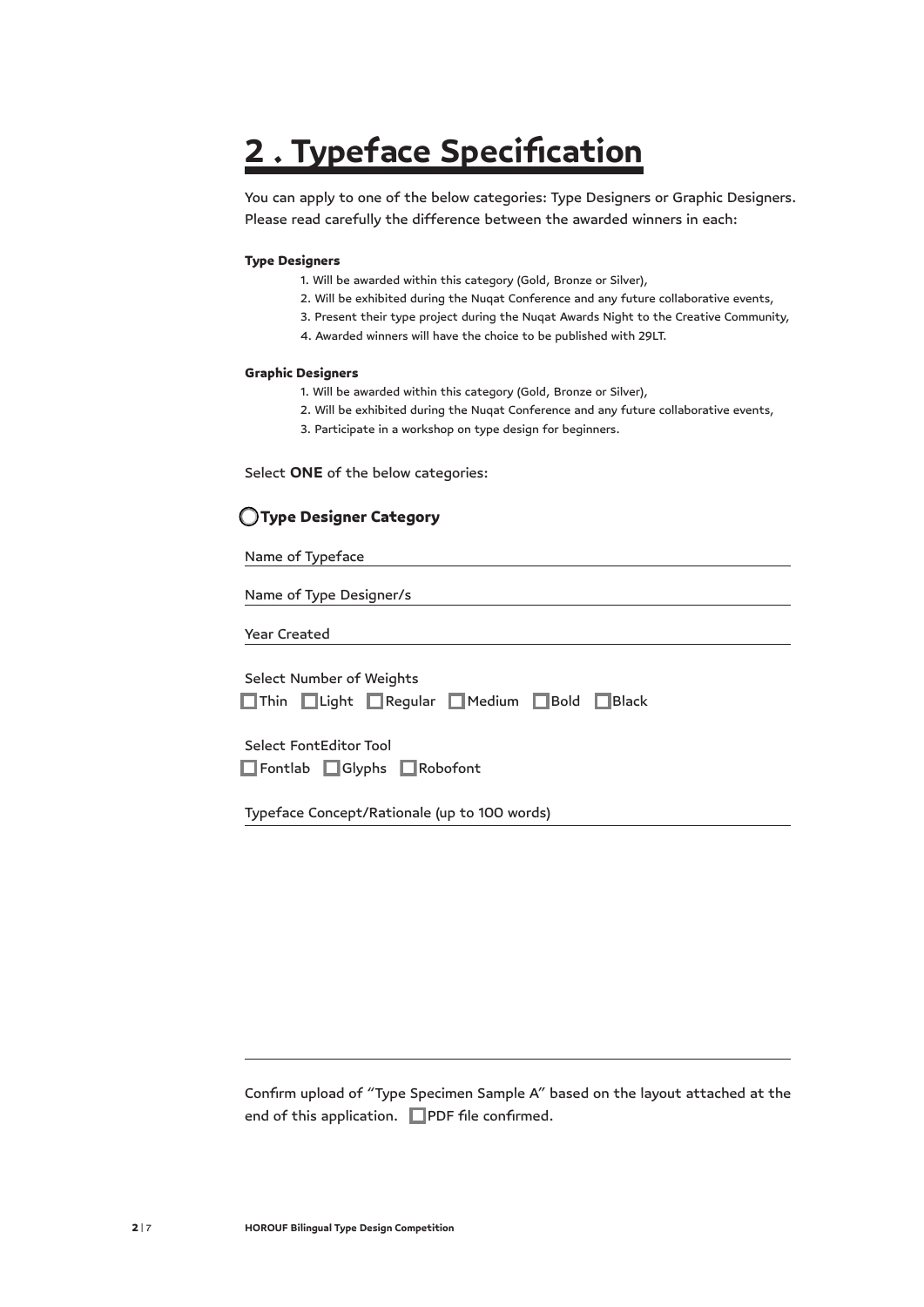#### O Graphic Designer Category

| Name of Typeface                             |
|----------------------------------------------|
|                                              |
| Name of Type Designer/s                      |
| <b>Year Created</b>                          |
|                                              |
| Select Number of Weights                     |
| Thin Light Regular Medium Bold Black         |
|                                              |
| Typeface Concept/Rationale (up to 100 words) |

Confirm upload of "Type Specimen Sample A" based on the layout attached at the end of this application.  $\Box$  PDF file confirmed.

#### 1. ELIGIBLE ENTRIES

- 1.1. Any new typeface designs created between January 1, 2010 and June 30, 2014 are eligible. Designers or companies may submit typefaces design.
- 1.2. 29LT and Nuqat reserve the right to change the category of the submission of any participant at their own discretion.

#### 2. INELIGIBLE ENTRIES

- 2.1. Extended or revised versions of older, previously published type designs are not eligible. This includes upgraded typefaces with newly expanded glyph sets in the original script.
- 2.2. Typefaces created by the jurors of the competition, or current members of the Board are not eligible for entering.
- 2.3. Designs published before January 1, 2010 are not eligible.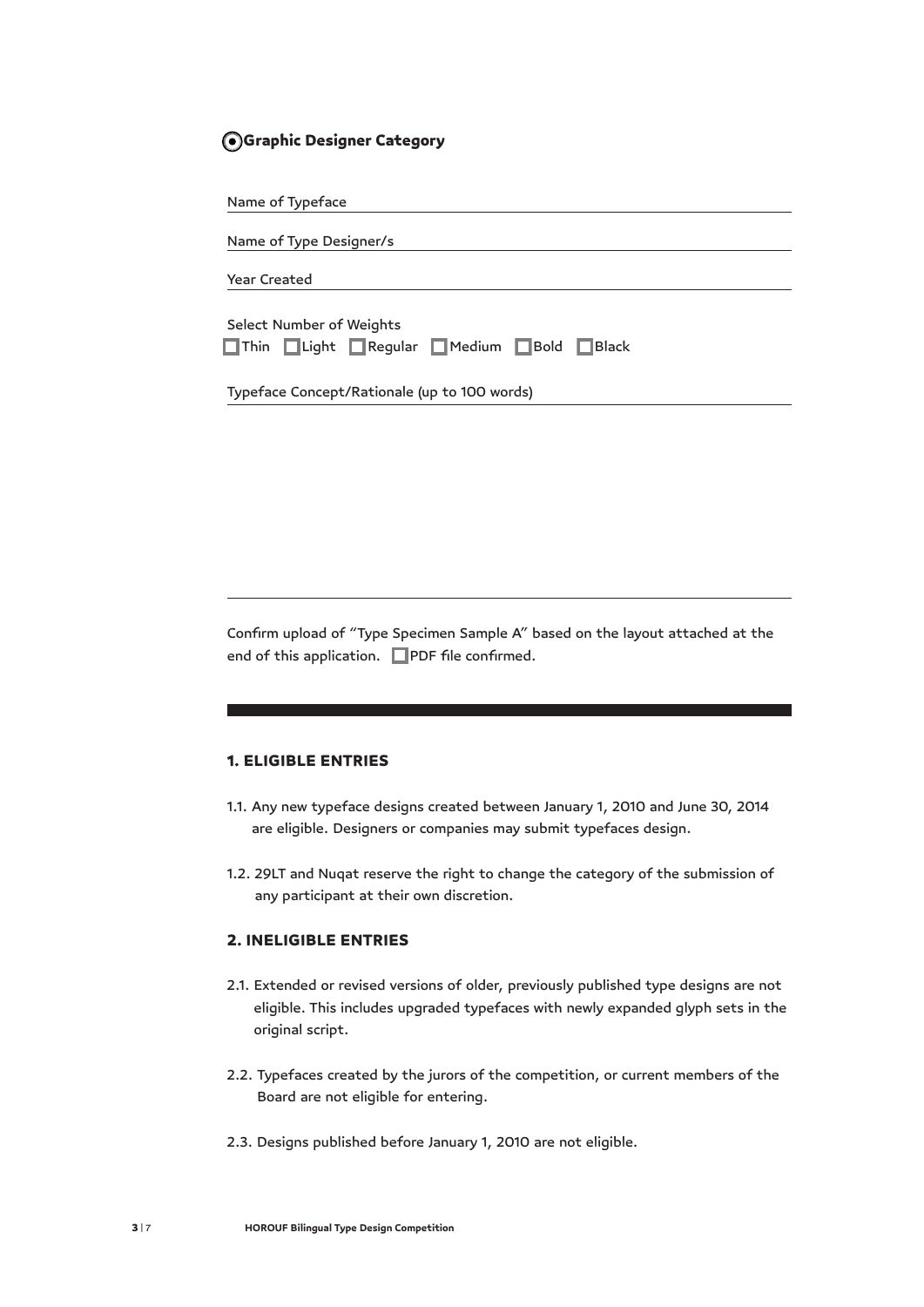#### 3. DEADLINE

- 3.1. All application forms, must be emailed before Tuesday, 15th of July 2014.
- 3.2. All entries with application forms attached, must be submitted before Wednesday, 1st of October 2014. Submission details will be provided at a later stage.

#### 4. TERMS AND CONDITIONS

- 4.1. The Horouf Bilingual Type Design Competition is an international competition to design a bilingual typeface.
- 4.2. The winning typefaces will be named to their assigned typeface name in this form.
- 4.3. In case the winner chooses to publish with 29LT. 29LT will grant the winners of the Type Designers category royalty rights. The percentage of those rights will vary depending on how advanced is the completion of the font. 29LT reserves the right to decide on those criteria.
- 4.4. For the purposes of these terms and conditions Typeface refers to the style and distinctive appearance of the face, and Font refers to its manifestations as bold, regular or light.
- 4.5. Three winners from each category (Type Designers & Graphic Designers) will be selected.

#### 5. COPYRIGHT AND USE OF NAME

- 5.1. All non-winning entrants retain the intellectual property rights of their entries.
- 5.2. In case the winner chooses to publish with 29LT. 29LT will grant the winners of the Type Designers category royalty rights. The percentage of those rights will vary depending on how advanced is the completion of the font. 29LT reserves the right to decide on those criteria.
- 5.3. The short-listed and winners permit 29LT and Nuqat to use their name and provided details in connection with the competition.
- 5.4. 29LT and Nuqat reserve the right to exhibit the winning entry or entries and to publish these entries, in whole or in part, on the 29LT and/or Nuqat websites, in media publications or broadcasts without fee to the entrant.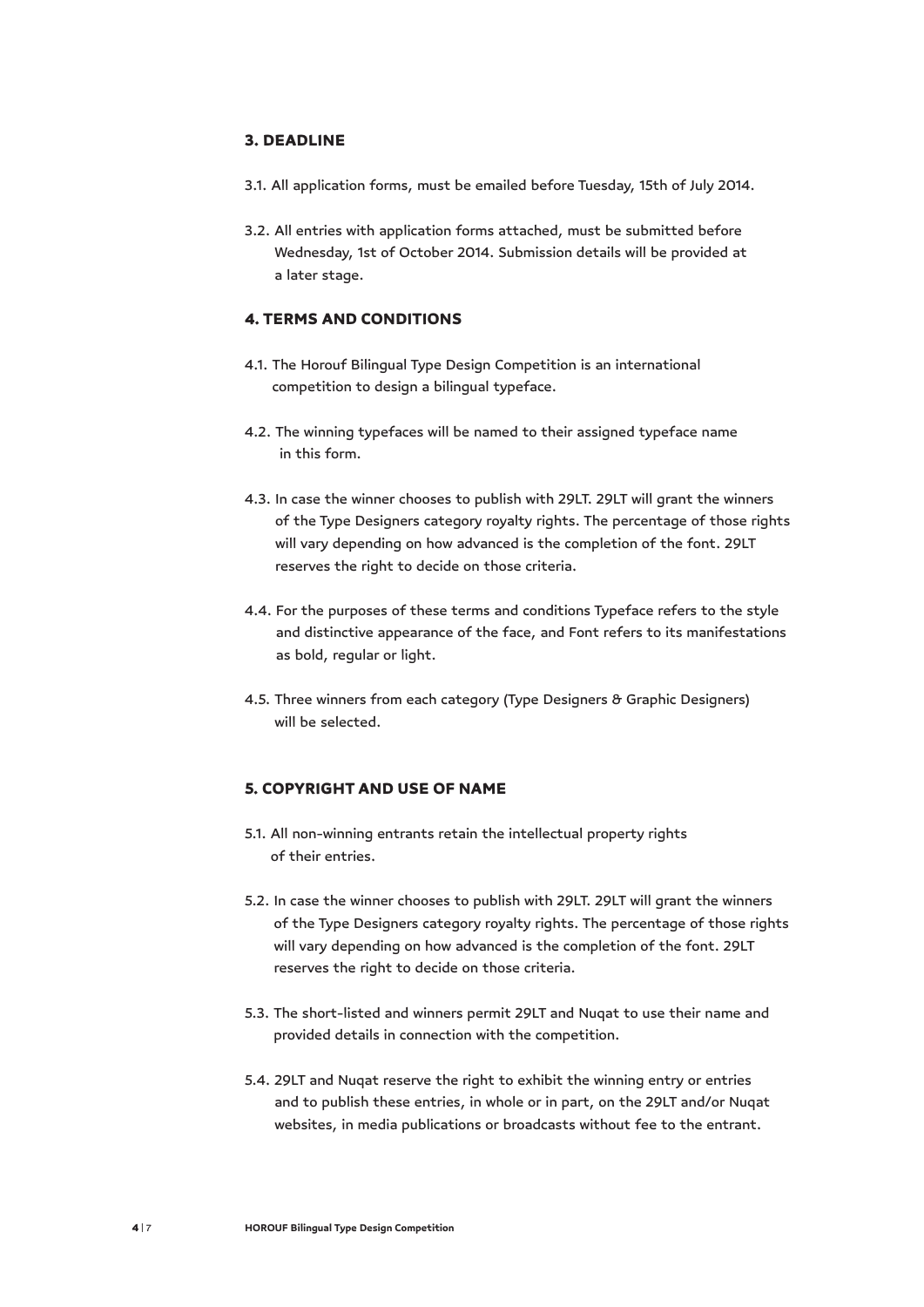#### 6. Warranty

6.1. The entrant represents and warrants that the work is the entrant's sole original work and the entrant indemnifies 29LT and Nuqat against any loss resulting from a breach of this warranty.

#### 7. QUESTIONS AND RESPONSES

7.1. Questions can be submitted by email only to horouf@29LT.com. 29LT and Nuqat will respond to questions relating to the competition, including those concerning registration and process as soon as possible but cannot guarantee a response prior to any key dates.

#### 8. Competition Material

8.1. Competitors should retain copies of all material submitted. 29LT and Nuqat will take reasonable care of such material but assume no liability for damage during transit or while in its possession. No material submitted by entrants will be returned to entrants.

#### 9. Confidentiality

9.1. Prior to the announcement of the winners, no entrant may disclose to the media, or any other group or individual, information relating to the competition, such as the name of the winning competitor. Disclosure to the media of any information relating to the competition may result in legal action against the disclosure.

#### 10. Disqualification

- 10.1. An author of an entry improperly attempts to influence the Jury members or their advisers.
- 10.2. The entry is received after the submission time and date.
- 10.3. The identity of the author of any entry is disclosed to the Jury or their advisers.
- 10.4. There is a breach of any competition provision or instruction.
- 10.5. 29LT and Nuqat will determine disqualification.

I hereby state that all the above information and designs to be submitted are in accordance with the rules of the competition.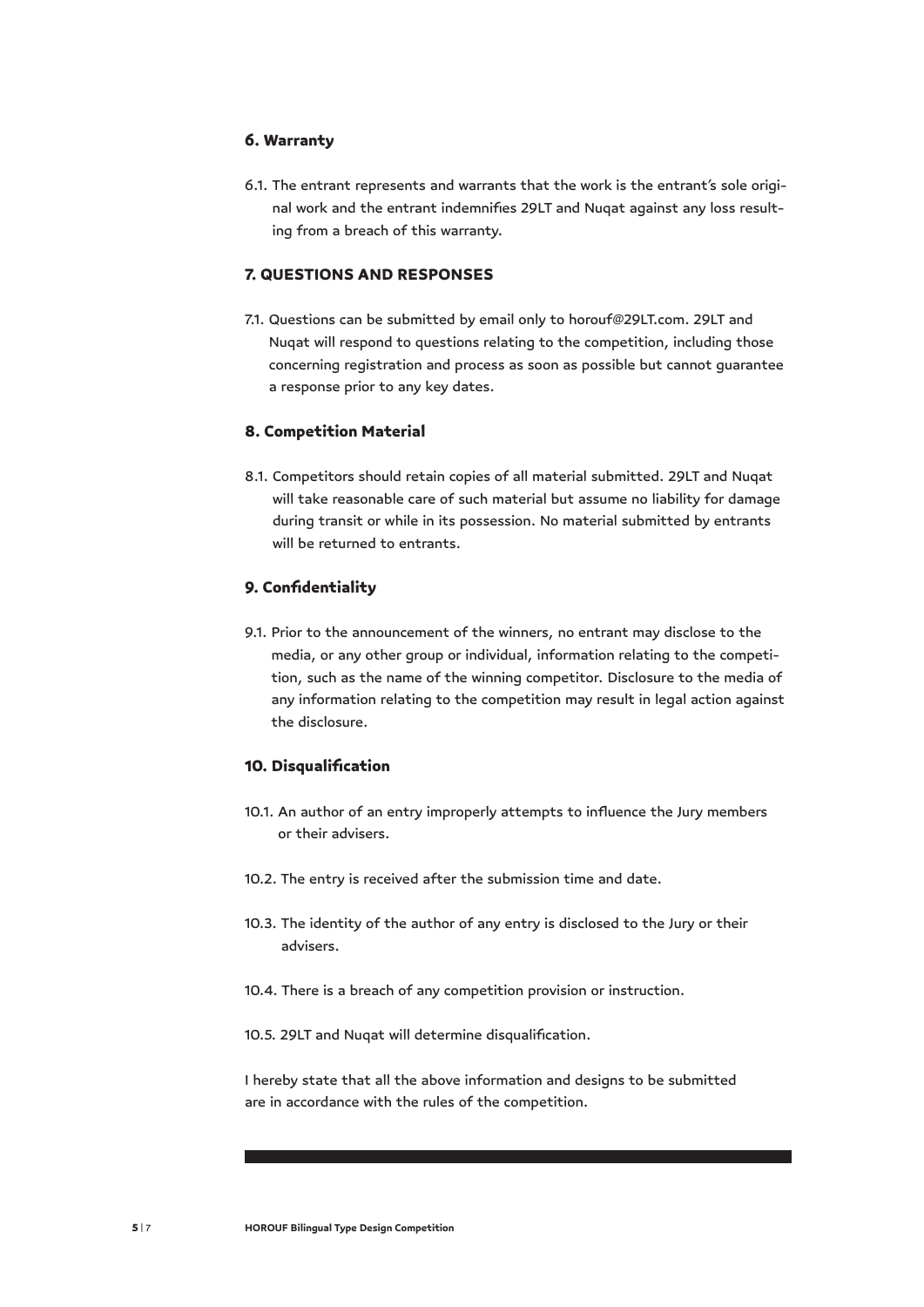#### Authorised Signature

Full Name

Date

**Note:** Application Form must be filled out on a computer, printed, signed by hand. Application Form is only valid when signed by author.

29LT Authorised Signature

Full Name PASCAL ZOGHBI

Nuqat Authorised Signature Ą Full Name **// WAKIM ZEIDAN**